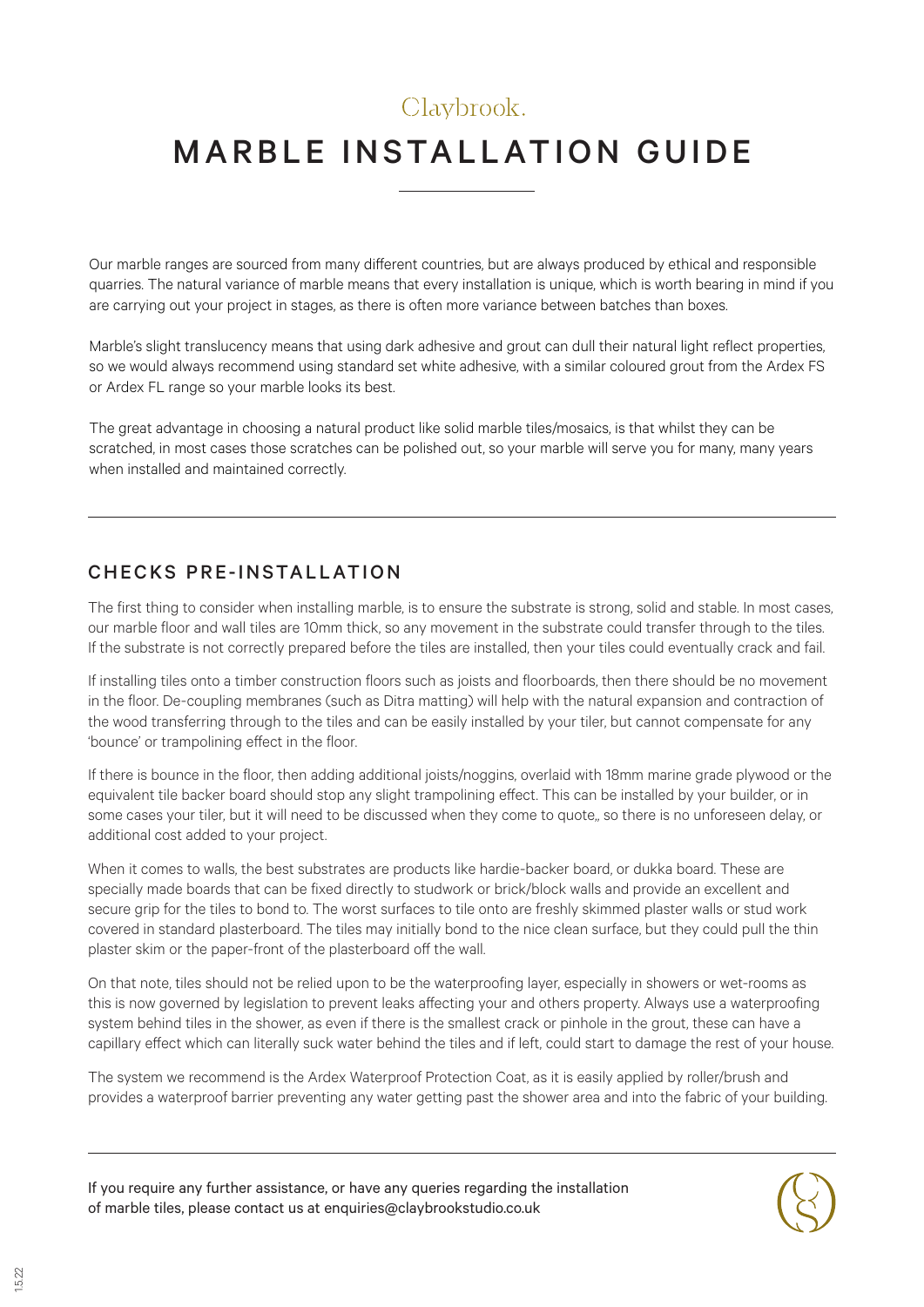# Claybrook. MARBLE INSTALLATION GUIDE

### INSTALLING YOUR MARBLE TILES

Now you have a good base to work with, your tiler can start to install the tiles. The first thing to check is that you have had the correct product delivered and have opened a few boxes to check for excessive variation. If this happens to be the case, please contact our enquiries team immediately as we are always happy to swap over incorrect product before it is installed.

For fixing the tiles to walls or floors, we always recommend using the Ardex adhesives we sell (not pre-mixed adhesive) and in particular the Ardex X7W which is great for marble, as it is paler in tone, maintaining the light properties of the marble. As you fix the tiles, we recommend you take sheets/tiles from different boxes, as this will help to blend any naturally occurring variation. To cut the tiles, we recommend the use of a flat-bed, water-cooled tile cutter, fitted with a unslotted, smooth profile diamond-edged cutting blade. Cut the tile face side up and where possible avoid cuts of less than 15mm. If this is unavoidable, cut slightly wider and then remove the excess with a tile file, rubbing block and or wet and dry paper. These can also be used to tidy up any slight exit chipping, which will occur when any polished or honed marble tile is cut. Once the tiles have been initially fixed, remove any excess adhesive from the grout joint/tile surface, using EcoProTec Stone & Tile Intensive Cleaner if necessary.

### SEALING AND GROUTING YOUR MARBLE TILES

#### FOR PROTECTION AGAINST WATER INGRESS

Sealer - EcoProTec Natural Finish Stone sealer (2 coats)

Grout - Ardex FL flexible grout

Cleaner - EcoProTec Stone & Tile Aftercare

#### SEALING

All marble tiles must be sealed before the grouting process starts, otherwise they can be prone to 'picture-framing' which is when a darker coloured border forms around the edge of tile. The EcoProTec Natural Finish Stone sealer is the product we recommend for most residential/domestic projects and we suggest that 2 coats are applied using a brush or fleece pad, trying to ensure that some sealer contacts the sides of the tile/mosaic as well as the face. The coats can be applied in 2 hour intervals, buffing away any excess left on the surface after 30mins. Then leave the sealer to cure overnight, before starting the grouting process.

If you require any further assistance, or have any queries regarding the installation of marble tiles, please contact us at enquiries@claybrookstudio.co.uk